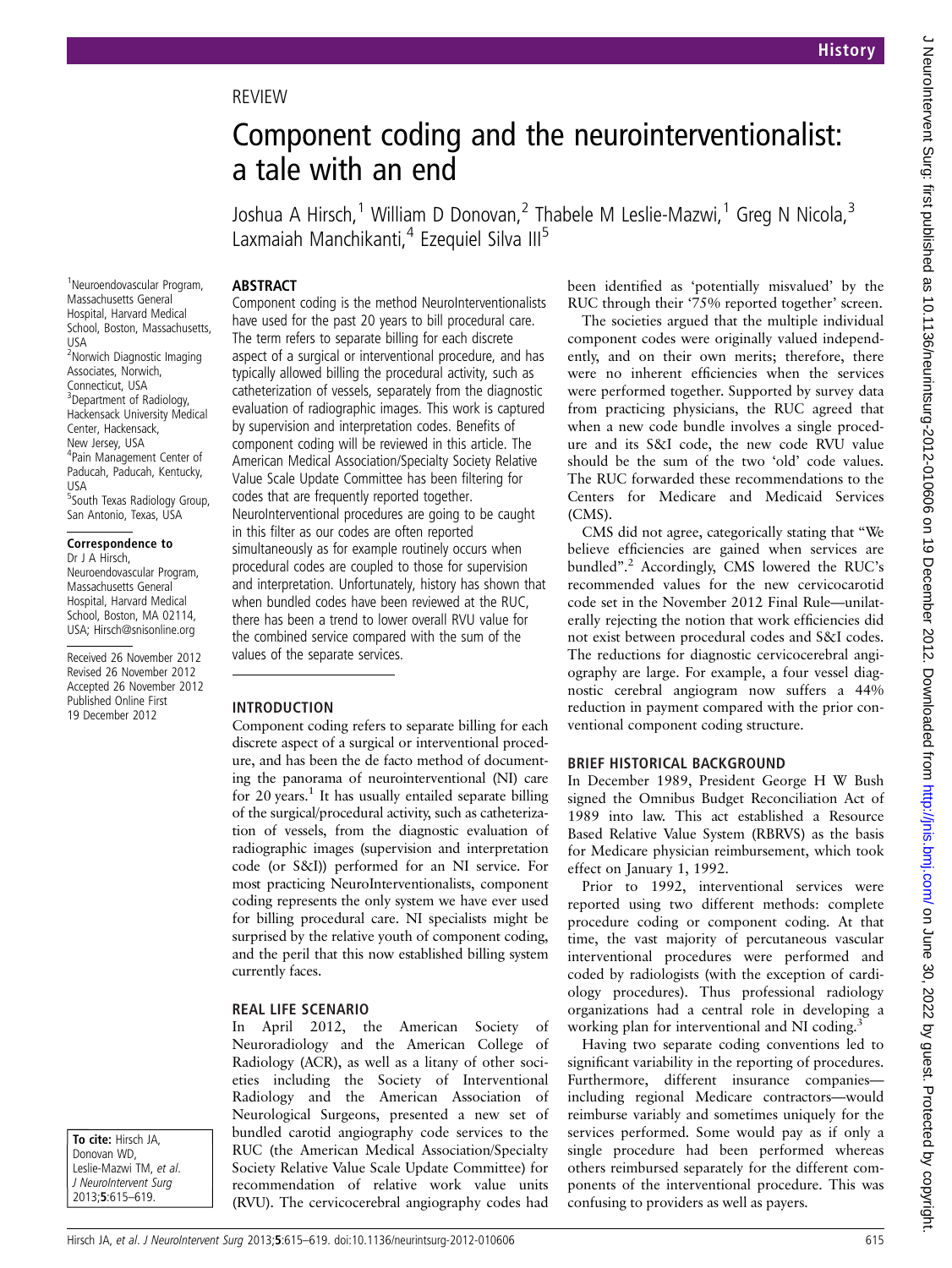Prior to and during the 1980s, the ACR crafted its own Radiology RVS through tremendous research, survey, and analysis efforts.<sup>4</sup> Based on the strength of the proposed system, in 1989 the Health Care Financing Administration (HCFA, now CMS) agreed to adopt the Radiology RVS essentially wholesale into its prospective RBRVS. The ACR's RVS focused on diagnostic procedure valuation but the ACR did recommend the elimination of complete procedure codes in favor of a component coding system. However, HCFA could not make such a large change to the coding system as only the American Medical Association's (AMA) Current Procedural Terminology (CPT) Editorial Panel (EP) could delete and add CPT codes. Therefore, the ACR assigned relative values to the interventional radiology codes which existed in 1989.

Between 1989 and 1992, the Society of Cardiovascular and Interventional Radiology (SCVIR), now the Society of Interventional Radiology, proposed to the CPT EP a system in which both complete and component coding methods would be used to describe interventional procedures. The AMA rejected this proposal as too complex.

In 1991, SCVIR and ACR developed a second, simpler proposal establishing component coding as the basis for reporting interventional radiology procedures. This proposal was accepted by both HCFA and the AMA. This was a watershed moment in radiologist reimbursement, thanks to the prolonged efforts of SCVIR and ACR physician volunteers and staff; it heralded the 20 year run of the component coding classification which has been the basis of describing most NI procedures—until recently.

## ADVANTAGES OF COMPONENT CODING

There are multiple benefits of component coding:

- 1. It allows separate billing of surgical/interventional codes and S&I codes—particularly important when different physicians carry out these services on the same patient.
- 2. The detail built into the system allows separate reporting for procedures performed in different vascular beds (eg, carotid vs vertebral arteries), which was generally not a part of the prior reporting conventions.
- 3. It allows for differential valuation for greater selectivity/ complexity (eg, catheterizing the internal carotid artery is reimbursed higher than the common carotid artery).
- 4. It is substantially more comprehensive, leaving few clinical services undescribed, and therefore fewer clinical scenarios billed as an 'unlisted procedure,' subject to absent or irregular coverage by insurers.
- 5. Component coding facilitates adaptation to clinical development and innovations: by allowing more efficient and discrete tracking of work performed within a department, resource planning and allocation is more refined. New technologies can integrated more rapidly into the existing coding structure, rather than facing the delays of new code creation.
- 6. The increased granularity of the procedural tracking has important implications for research: research studies can focus on specific services by means of more specific CPT codes, and research grants can be more effectively sought and awarded when the stakeholders understand what is being proposed to a more detailed degree.

Throughout both the adolescence of the component coding structure, and whenever new technology has led to new CPT codes in the years since, the RUC has meticulously reviewed and valued each component service on its own merit. Thus the reimbursement convention that has existed for two decades has assumed that payment for each component service, or any

combination of components, was appropriate for the service performed.

These aspects of the component coding system—that each code's value is inherent, and that multiple component codes may be used for a single patient interventional visit—has been of great value to the practice of radiology and other procedural specialties. However, of late, they have also become the nexus of unflagging criticism from health care pundits and CMS policymakers.

## THE TIDE TURNS

In this era of diminishing Federal resources, a growing number of voices have raised concerns that component coding has led to inappropriate reimbursement. MedPAC (the Medicare Payment Advisory Commission) and the Government Accountability Office, among others, have reiterated that the current health care system is financially unsustainable.<sup>5 6</sup> They have included radiologist reimbursement in general—and component coding in particular—as harvest ready, low hanging fruit to redistribute payments to other physicians.

A little more background: to preserve the rigor of the RUC database, a '5 year review' (5YR) process was statutorily mandated at the inception of the RBRVS, and has taken place every 5 years through the RUC. Designed to maintain relativity in the face of changing practice and evolving technology, the first 5YR took place in 1995. By 2005, critics such as MedPAC charged that the RUC was not reviewing codes often enough or critically enough. $<sup>5</sup>$  CMS and the RUC agreed. Thus, following the third</sup>  $5YR$ , an ongoing review process was instituted.<sup>7</sup> Originally termed 'the rolling 5YR,' it was immortalized in 2009 as the Relativity Assessment Workgroup (RAW), a standing subcommittee of the RUC, with ongoing recommendations.<sup>8</sup>

RAW's mandate from CMS has been to review 'potentially misvalued services'. CMS directed RAW toward several different categories of services by means of 'screens' or 'filters.' Of particular interest to neurointerventionalists is the screen of 'codes frequently performed together'. When CMS and RAW developed the screen for 'codes frequently performed together,' a joint CPT/RUC workgroup was formed to consider the complex coding issues inherent to codes 'reported together'. The hope of the radiology community was that any potential resource efficiencies would be contextualized, given (1) the historic rationale for and development of component coding and (2) the potentially devastating effect that may befall a few procedural specialties.

The workgroup's report to the RUC and CPT EP 'called for CPT coding change proposals to collapse code pairings into fewer bundled services'. The reported together screen started at 95% or more reported together; in 2010, the threshold was lowered to  $75\%$  or more reported together.<sup>9</sup> <sup>10</sup> Code pairs meeting this criterion were sent to the joint CPT/RUC work group. In nearly all cases, such code pairs or families have been reformulated as bundled codes. And in most cases, a new bundled code is valued less at the RUC and by CMS than the sum of the values of the previous codes.<sup>11</sup> Given the prevalence with which NI procedures are reported with S&I codes, and only somewhat less commonly with each other, numerous NI procedures have been identified for examination—and have been or may ultimately be reimbursed less than they are currently.

The family of cervicocarotid angiography codes is the most important group of services to NI radiology that has been reformulated through this process to date (see box 1).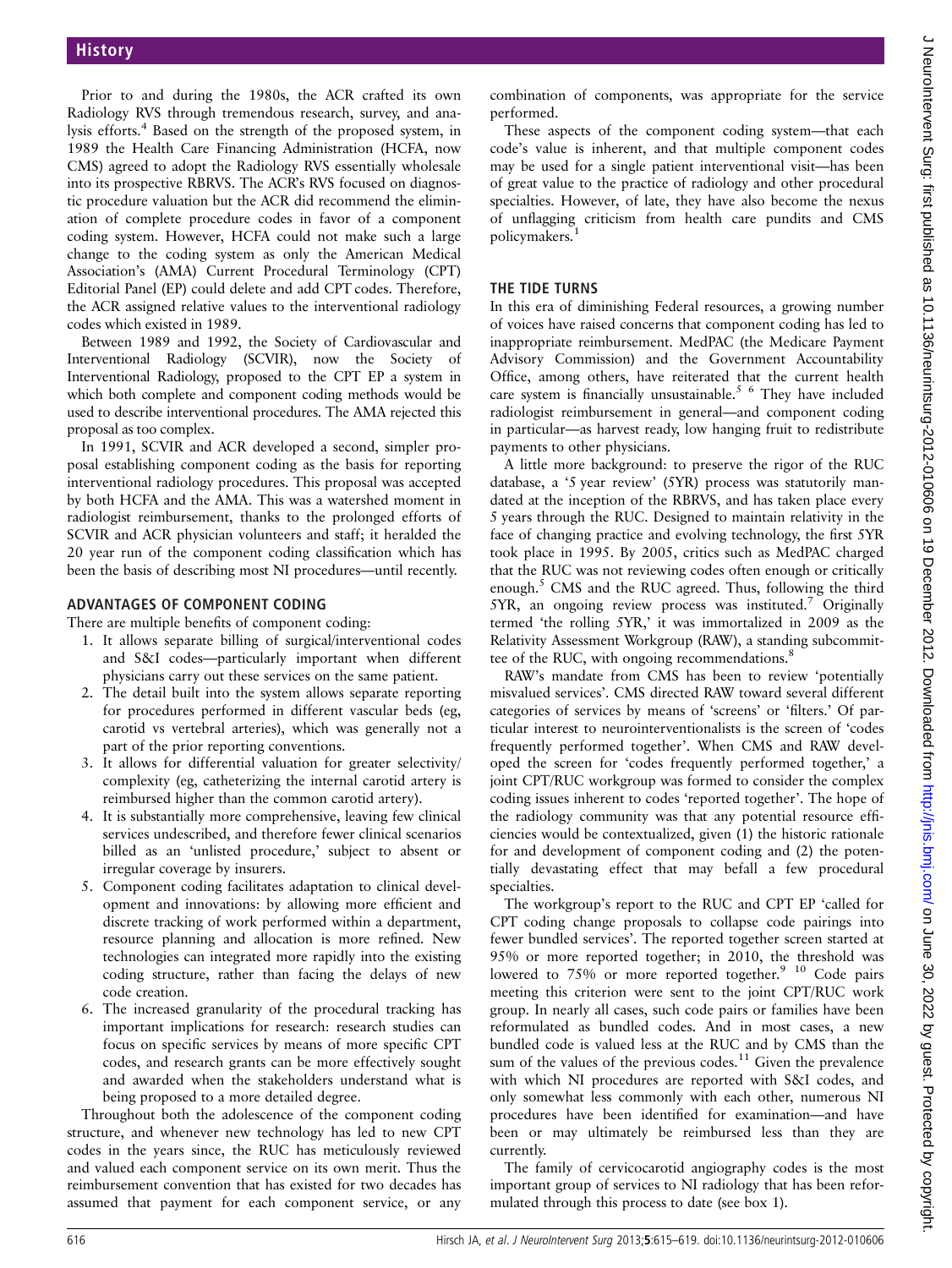## Box 1 An example of the code bundling process: cervicocarotid angiography

Numerous code pairs from the family of diagnostic carotid artery procedures were identified in the 'potentially misvalued' screen of 'codes performed together' more than 75% of the time

- ▸ Code pairs were identified by Centers for Medicare and Medicaid Services (CMS) data analysis in February 2010.
- ▸ Reviewed at the Relativity Assessment Workgroup (RAW) meeting in April 2010. The RAW/RUC (American Medical Association/ Specialty Society Relative Value Scale Update Committee) agreed to schedule this family for Current Procedural Terminology (CPT)/ RUC review almost 2 years hence—because of the overall workload (including many other code families) being imposed on a relatively small number of societies, especially radiology.
- ► Large number of societies (American Society of Neuroradiology, Society of Interventional Radiology, American College of Radiology, neurosurgical, cardiology, and vascular surgery organizations) worked together to revise the current code structure, presented to CPT in February 2012.
- ▶ New codes all include the radiological supervision and interpretation (S&I) code, fluoroscopic guidance, roadmapping, and initial vascular access. Like the current code structure, the procedure codes are progressive—the service reflecting the highest order branch vessel is coded, and also includes all work leading up to that level.
- ▸ Societies surveyed their membership, analyzed the data collectively, and presented their recommendations to the RUC in April 2012.
	- Example from the RUC meeting: Complete right internal carotid artery angiography.
		- $\triangleright$  Societies recommended value of 7.55.
		- $\triangleright$  RUC agreed, forwarding that recommendation to CMS.
		- $\triangleright$  Value diminished by CMS in Final Rule to 6.50.

▶ New code values were published in CMS Final Rule in November 2012, taking effect 01/01/2013<sup>\*\*</sup>.

Examples:

1. Right internal carotid diagnostic angiography

Previous valuation: Catheterization of a third order brachiocephalic arterial branch (36 217) plus radiologic S&I (75 665)=6.29+1.31 relative work value units (RVU)=7.60 RVU.

New valuation (beginning 01/01/2013): Unilateral internal carotid artery angiography, includes catheter placement, arch and common carotid artery angiography, S&I (36 224): 6.50 RVU.

Bundled code value discounted 14% from prior component code valuation.

2. Bilateral vertebral arteriography

Previous valuation: Right vertebral catheterization (third order) (36 217), left vertebral artery catheterization (second order) (36 216)\*, vertebral arteriography S&I (75 685×2)=6.29+2.64\*+1.31+1.31=11.55 RVU.

New valuation: There are now separate vertebral angiography codes for non-selective (ie, injecting the subclavian artery for vertebral artery evaluation (36 225)) and selective catheterization and angiography of the vertebral artery itself (36 226). The new codes no longer refer to first, second, or third order anatomy.

Assuming selective bilateral vertebral artery catheterization: 36 226+36 226-50 (bilateral modifier)=6.50+3.25\*=9.75. Bundled code valuation decrease of 15%.

Note: Intracranial catheterization and angiography reported by means of an add-on code 36 228 (4.25 RVU), reporting limited to twice per side.

Any endovascular interventions performed following these diagnostic procedures are still reported separately, except that carotid stenting codes include preliminary catheterization and diagnostic arteriography.

Ultrasound guidance for initial vascular access (76 937) still reported separately.

Three-dimensional rendering (76376,76 377) still reported separately.

Upper extremity arteriography codes may still be reported separately.

\*Most payers, including Medicare, discount the second procedure payment for a bilateral procedure.

\*\*CMS reduced the value of CPT 36 224 stating that the 25th percentile survey value appropriately captures the work of the service, 'particularly efficiencies when two services are bundled together'. The society recommended reference services were ignored and no alternative reference codes provided by CMS (Reference: 2013 MPFS Final Rule, page 508)

## WHY?

There are both rational and emotional explanations for the targeting of radiology and interventional codes by the payers and policymakers.<sup>12</sup>

The genesis of the 'codes reported together' screen was the concept that services that are reported together an overwhelming percentage of the time are not truly separate services, but different parts of the same procedure. This logic is difficult to refute. By bundling two or more such services into a single redefined entity, there is a presumed simplification of the coding structure.

As it turns out, when bundled codes have been reviewed at the RUC, there has been a steady trend for diminution of

overall RVU value for the combined service compared with the sum of the values of the separate services. This is exemplified by the story of inferior vena cava filter placement (see box 2), and on the diagnostic side, the combined codes for CT of the abdomen and pelvis. $11$  This trend has been seen by policymakers as a justification for this process. Policymakers would point to the reduced value of the combined code as evidence of overlap in work between the previously separately reported codes—that 'efficiencies' have been captured. (Paradoxically, code bundling has not reduced the number of CPT codes, but increased them. Many of the new code families are also complex and numerous; and many of the individual component codes have been maintained in the code set to cover unusual

J Neurolntervent Surg: first published as 10.1136/neurintsurg-2012-010606 on 19 December 2012. Downloaded from http://jnis.bmj.com/ on June 30, 2022 by guest. Protected by copyright J NeuroIntervent Surg: first published as 10.1136/neurintsurg-2012-010606 on 19 December 2012. Downloaded from John Arbishis. bmi.com/ on June 30, 2022 by guest. Protected by copyright.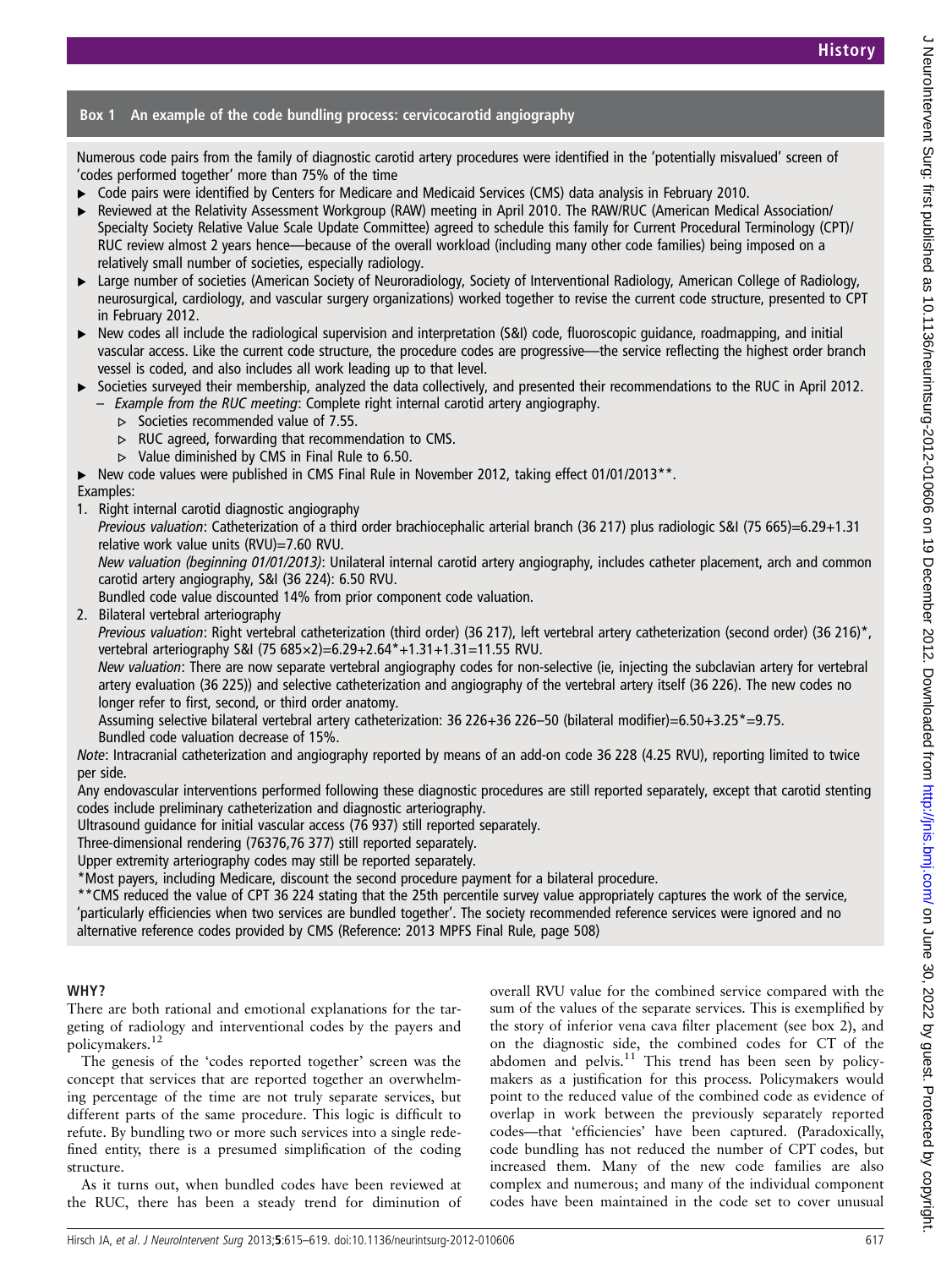Box 2 The code bundling process: a representative example (61% reduction in payment)

## IVC filter placement

Inferior vena cava (IVC) filter placement is a commonly performed procedure in hospitalized patients. Neurologically impaired patients are often the recipients of such devices. IVC filter utilization has increased as a method to prevent life threatening pulmonary emboli associated with deep venous thrombosis, particularly in patients with a contraindication to anticoagulation, a frequent circumstance in neurointerventional patients.13 14

Traditional coding (pre-2010)\*

36 010 (introduction of catheter, superior vena cava or IVC); 37 620 (interruption of IVC); and 75 940 (filter placement supervision and interpretation (S&I)): combined relative work value units (RVU) value  $2.43++11.57+0.54***=12.11$ 

- ▸ Code pairs 36 010/37 620 and 37 620/75 940 were identified by the joint American Medical Association/Specialty Society Relative Value Scale Update Committee (RUC)/Current Procedural Terminology (CPT) workgroup in the 'codes performed together' screen in 2010.
- ▶ American College of Radiology, Society of Interventional Radiology, and the Society for Vascular Surgery agreed to send the family of codes to CPT for revision, bundled code creation.
- ▸ CPT approved new code set in February 2011; CPT deleted codes 37 620 and 75 490 from the CPT guidebook. 36 010 is maintained as standalone codes.
- The same societies presented their survey results and recommendations to the RUC in April 2011. The intra-service times returned in the surveys could not justify maintaining the existing values.
- RUC recommendations to Centers for Medicare and Medicaid Services (CMS)
- ▸ 37 191 (IVC filter placement, including imaging guidance, roadmapping, S&I): 4.71 RVU
- ▸ 37 192 (IVC filter repositioning, including imaging guidance, roadmapping, S&I): 8.00 RVU
- ▶ 37 192 (IVC filter retrieval/removal, including imaging guidance, roadmapping, S&I): 8.00 RVU CMS final determinations
- ▶ 37 191: accepted RUC recommendation, 4.71 RVU \*\*\*
- ▸ 37 192: downvalued the RUC recommendation. 7.35 RVU
- ▸ 37 193: downvalued the RUC recommendation, 7.35 RVU

\*Additional procedures were sometimes billed as well for this procedure. The four codes listed were for the most common coding scenario.

\*\*75 940 (S&I) was carrier priced from 2007–2011. 0.54 RVU was the CMS value prior to that time.

\*\*\*A 61% reduction in payment from prior coding.

cases/scenarios. Nonetheless, more unreportable procedures have ensued, such as the new renal angiography codes where a right sided subselective and left sided superselective catheterization is not reportable in the new bundled scheme for diagnostic renal angiography.)

The less rational attractiveness of the code bundling movement has to do with a negative perception of the fee for service structure of the American health care system, and the specialties that have benefited most from this system—including radiologists and other proceduralists.<sup>15</sup> The average primary care physician is frequently limited to reporting a single evaluation and management (E&M) code per patient visit. Such providers shudder at the thought that neurointerventionalists may report five, 10, or 20 codes for a single patient encounter. There is a perception that primary care providers are underpaid, and medical students are turning away from those fields. Some go on to say that this is a 'ticking time bomb,' or evidence of a failing American medical system.<sup>16</sup>

The concept that the fee for service system rewards those who can report more codes, regardless of the necessity for or the quality of the care provided, is reinforced, detractors say, by the RUC itself. The RUC has a plurality of specialists, and some assert that it is unwilling to address the pay gap in a meaningful way. The AMA and RUC itself have maintained a staunch defense of their traditions, and of their fair and objective approach to the valuation of medical and surgical procedures.<sup>17</sup> However, while CMS accepted greater than 90% of the RUC's RVU recommendations until a few years ago, it has of late more frequently adjusted the RUC's valuations in its Final Rulessignaling to some an attempt to show more backbone to its detractors. In fact, the RUC recently approved two additional seats on the panel for primary care specialists.

## MULTIPLE PROCEDURE PAYMENT REDUCTION POLICY

Another tactic used by CMS to trim health care costs at the expense of radiologists and proceduralists is the progressive expansion of the Multiple Procedure Payment Reduction policy (MPPR). Rather than wait for RAW, CPT and RUC to address the hundreds of codes on its agendas every year—only some of which lead to bundling and 'captured efficiencies'—CMS has sought through its regulatory powers to unilaterally discount 'second and subsequent' procedures on its own.

In 2006, CMS begin discounting the technical reimbursement for second and subsequent imaging and surgical services provided to Medicare patients by the same physician on the same day—initially at 25%, subsequently raised by Congress to 50%.

Other MPPR targets on the technical side have included nuclear medicine codes (especially prior to recent code bundling), physical therapy services, and more recently cardiovascular and ophthalmology codes. Surgical services have had an MPPR in place for 90 day global codes since 1991, largely the basis for the recent MPPR expansion.

In 2009, the General Accounting Office launched a direct broadside against the component coding structure in a report to Congress titled, 'Fees could better reflect efficiencies when services are provided together'.<sup>6</sup> The basic argument was that *phys*ician reimbursement should also be discounted when services were provided together, just as the technical payments had been.